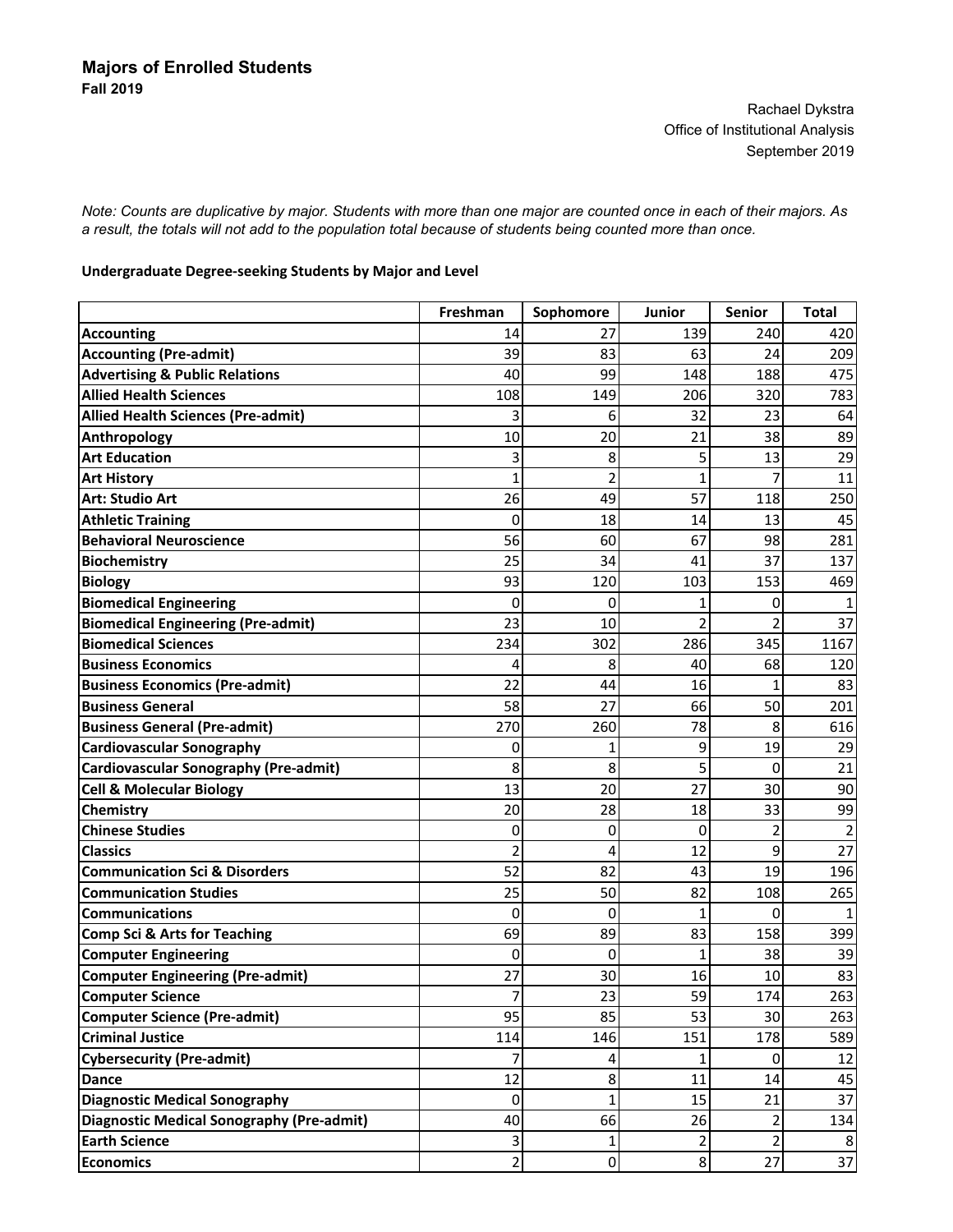|                                                  | Freshman       | Sophomore | Junior         | Senior         | <b>Total</b>   |
|--------------------------------------------------|----------------|-----------|----------------|----------------|----------------|
| <b>Economics (Pre-admit)</b>                     |                | 10        | 6              |                | 22             |
| <b>Education</b>                                 | 169            | 278       | 324            | 549            | 1320           |
| <b>Electrical Engineering</b>                    | 0              | 0         | 8              | 65             | 73             |
| <b>Electrical Engineering (Pre-admit)</b>        | 46             | 37        | 35             | 14             | 132            |
| <b>Engineering</b>                               | 0              | 0         | 0              | 3              |                |
| <b>English</b>                                   | 50             | 82        | 109            | 240            | 481            |
| Entrepreneurship                                 | $\overline{2}$ | 0         | 25             | 27             | 54             |
| <b>Entrepreneurship (Pre-admit)</b>              | 12             | 22        | 9              | $\overline{2}$ | 45             |
| <b>Environ and Sustain Studies</b>               | 20             |           | 6              | 6              | 39             |
| <b>Exercise Science</b>                          | 208            | 245       | 264            | 340            | 1057           |
| <b>Exploratory Study</b>                         | 821            | 264       | 53             | 28             | 1166           |
| <b>Film and Video</b>                            | 65             | 90        | 77             | 85             | 317            |
| <b>Finance</b>                                   | 14             | 26        | 197            | 335            | 572            |
| <b>Finance (Pre-admit)</b>                       | 62             | 156       | 62             | 16             | 296            |
| French                                           | 1              | 6         | 8              |                | 22             |
| <b>General Management</b>                        | 2              | 8         | 61             | 141            | 212            |
| <b>General Management (Pre-admit)</b>            | 8              | 26        | 14             | 6              | 54             |
| Geography                                        | 4              | 6         | 20             | 20             | 50             |
| Geology                                          | 12             | 19        | 17             | 35             | 83             |
| Geology-Chemistry                                | 2              | 2         | 1              | 5              | 10             |
| German                                           | 1              | 4         | $\mathbf{1}$   | 4              | 10             |
| <b>Global Studies &amp; Social Impact</b>        | 1              | 11        | 16             | 6              | 34             |
| <b>Group Social Studies</b>                      | 18             | 40        | 64             | 100            | 222            |
| <b>Health Communication</b>                      | 5              | 11        | 33             | 33             | 82             |
| <b>Health Information Management</b>             | 0              | 1         | 18             | 49             | 68             |
| <b>Health Information Management (Pre-admit)</b> | 3              | 13        | 9              | 10             | 35             |
| <b>Health Professions</b>                        | 0              | 0         | 0              | 1              |                |
| <b>History</b>                                   | 16             | 33        | 43             | 56             | 148            |
| <b>Hospitality Tourism Management</b>            | 24             | 66        | 87             | 140            | 317            |
| <b>Human Resources Management</b>                | $\overline{2}$ | 1         | 41             | 98             | 142            |
| Human Resources Management (Pre-admit)           | 15             | 38        | 26             | 4              | 83             |
| <b>Information Systems</b>                       | 0              | 4         | 24             | 67             | 95             |
| <b>Information Systems (Pre-admit)</b>           | 10             | 26        | 19             | 13             | 68             |
| <b>Information Technology</b>                    | 2              | 0         | 6              | 6              | 14             |
| <b>Information Technology (Pre-admit)</b>        | 12             | 22        | 7              | $\overline{2}$ | 43             |
| <b>Integrated Science</b>                        |                | 3         | 23             | 47             | 74             |
| <b>Integrated Science Elementary</b>             | 5              | 10        | 7              | 2              | 24             |
| <b>Integrated Science Secondary</b>              | 2              | 0         | 1              | 0              |                |
| <b>Integrative Studies</b>                       | $\pmb{0}$      | 5         | 4              | $\overline{2}$ | 11             |
| <b>Interdisciplinary Engineering</b>             | $\pmb{0}$      | 0         | $\overline{2}$ | 5              | $\overline{7}$ |
| <b>Interdisciplinary Engineering (Pre-admit)</b> | 77             | 25        | 11             | $\mathbf{1}$   | 114            |
| <b>International Business</b>                    | 7              | 9         | 19             | 41             | 76             |
| <b>International Business (Pre-admit)</b>        | 16             | 25        | 9              | 0              | 50             |
| <b>International Relations</b>                   | 13             | 22        | 26             | 51             | 112            |
| <b>Legal Studies</b>                             | 24             | 39        | 35             | 47             | 145            |
| <b>Liberal Studies</b>                           | 2              | 14        | 43             | 119            | 178            |
| Management                                       | 2              | 4         | 27             | 68             | 101            |
| <b>Management (Pre-admit)</b>                    | 6              | 16        | 16             | 1              | 39             |
| <b>Marketing</b>                                 | 17             | 21        | 213            | 361            | 612            |
| <b>Marketing (Pre-admit)</b>                     | 76             | 163       | 78             | 15             | 332            |
| <b>Mathematics</b>                               | 40             | 83        | 65             | 128            | 316            |
| <b>Mechanical Engineering</b>                    | 1              | 1         | 16             | 134            | 152            |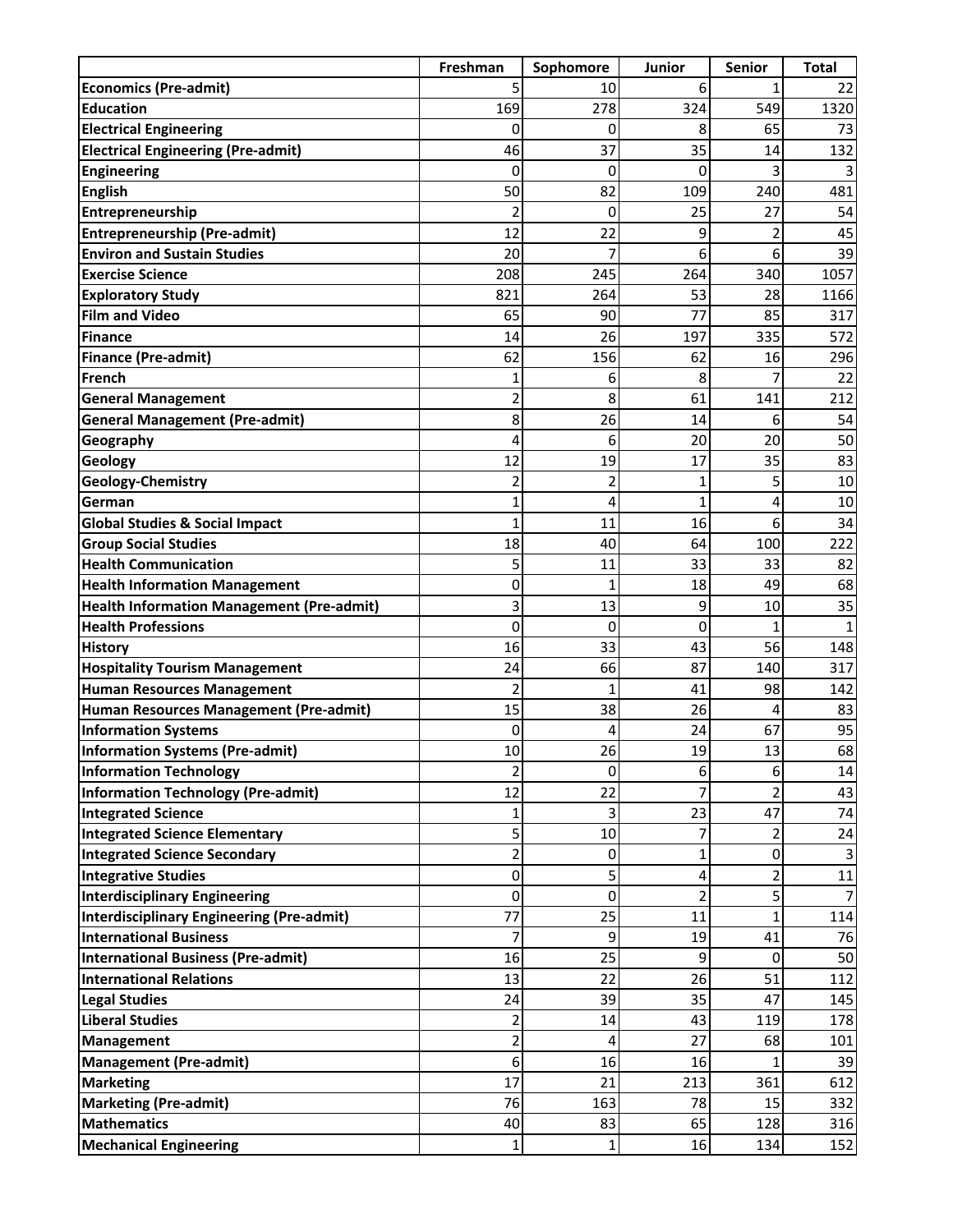|                                                       | Freshman | Sophomore      | Junior         | Senior | <b>Total</b> |
|-------------------------------------------------------|----------|----------------|----------------|--------|--------------|
| <b>Mechanical Engineering (Pre-admit)</b>             | 138      | 133            | 93             | 30     | 394          |
| <b>Medical Laboratory Science</b>                     | 0        | 0              | 0              | 24     | 24           |
| <b>Medical Laboratory Science (Pre-admit)</b>         | 14       | 22             | 31             | 14     | 81           |
| Microbiology                                          |          | 0              | 1              | 0      |              |
| Multimedia Journalism                                 | 20       | 29             | 35             | 39     | 123          |
| <b>Music</b>                                          | 28       | 43             | 37             | 79     | 187          |
| <b>Natural Resources Mgmt</b>                         | 18       | 46             | 53             | 74     | 191          |
| <b>Non Degree Undergraduate</b>                       | 91       | $\overline{2}$ | 0              | 0      | 93           |
| <b>Nursing</b>                                        | 22       | 28             | 111            | 345    | 506          |
| <b>Nursing (Pre-admit)</b>                            | 357      | 339            | 148            | 73     | 917          |
| <b>Occupational Safety/Health Mgt</b>                 | 0        | 2              | 11             | 28     | 41           |
| Occupational Safety/Health Mgt (Pre-admit)            | 3        | 8              | 9              | 3      | 23           |
| <b>Operations Management</b>                          | 0        | 0              | 14             | 12     | 26           |
| <b>Operations Management (Pre-admit)</b>              | 3        | $\overline{c}$ | $\overline{2}$ | 0      | 7            |
| Philosophy                                            | 2        | 6              | 13             | 31     | 52           |
| Photography                                           | 17       | 6              | 11             | 18     | 52           |
| <b>Physical Education</b>                             | 3        | 8              | 20             | 30     | 61           |
| <b>Physics</b>                                        | 8        | 9              | 8              | 13     | 38           |
| <b>Political Science</b>                              | 41       | 58             | 60             | 72     | 231          |
| <b>Pre-Med Img/Radiation Sci</b>                      | $\Omega$ | 0              | 0              | 1      |              |
| <b>Pre-professional Preparation</b>                   | 302      | 300            | 245            | 204    | 1051         |
| <b>Product Dsgn &amp; Mfg Engineering</b>             |          | 0              | 3              | 56     | 60           |
| <b>Product Dsgn &amp; Mfg Engineering (Pre-admit)</b> | 21       | 24             | 26             | 6      | 77           |
| Psychology                                            | 164      | 259            | 277            | 295    | 995          |
| <b>Public and Nonprofit Admin</b>                     | 5        | 31             | 46             | 81     | 163          |
| <b>Radiation Therapy</b>                              | 0        | 1              | 10             | 27     | 38           |
| <b>Radiation Therapy (Pre-admit)</b>                  | 12       | 27             | 7              | 6      | 52           |
| <b>Recreational Therapy</b>                           | 13       | 5              | 4              | 1      | 23           |
| <b>Religious Studies</b>                              | $\Omega$ | $\overline{2}$ | 4              | 9      | 15           |
| <b>Social Work</b>                                    | 56       | 98             | 114            | 125    | 393          |
| <b>Sociology</b>                                      | 10       | 19             | 21             | 35     | 85           |
| <b>Spanish</b>                                        | 14       | 25             | 26             | 47     | 112          |
| <b>Special Education</b>                              | 38       | 61             | 41             | 132    | 272          |
| <b>Sport Management</b>                               | 47       | 44             | 40             | 41     | 172          |
| <b>Statistics</b>                                     | 16       | 52             | 39             | 54     | 161          |
| <b>Supply Chain Management</b>                        | 5        | 3              | 85             | 126    | 219          |
| <b>Supply Chain Management (Pre-admit)</b>            | 25       | 64             | 29             |        | 119          |
| <b>Theatre</b>                                        | 16       | 9              | 10             | 11     | 46           |
| <b>Therapeutic Recreation</b>                         | 0        | $\overline{2}$ | 24             | 57     | 83           |
| <b>Therapeutic Recreation (Pre-admit)</b>             | 0        | 19             | 12             | 6      | 37           |
| <b>Women and Gender Studies</b>                       | 0        | 0              | 0              | 4      |              |
| <b>Women, Gender &amp; Sexuality Stdy</b>             | 1        | 5              | 17             | 18     | 41           |
| <b>Writing</b>                                        | 24       | 41             | 60             | 50     | 175          |

## **Enrollment of Graduate Degree-seeking Students by Major and Level**

|                                  | <b>Certificate</b> | <b>Masters</b> | <b>Doctorate</b> |
|----------------------------------|--------------------|----------------|------------------|
| <b>Applied Behavior Analysis</b> |                    |                |                  |
| <b>Accounting</b>                |                    | 63             |                  |
| <b>Applied Linguistics</b>       |                    | 16.            |                  |